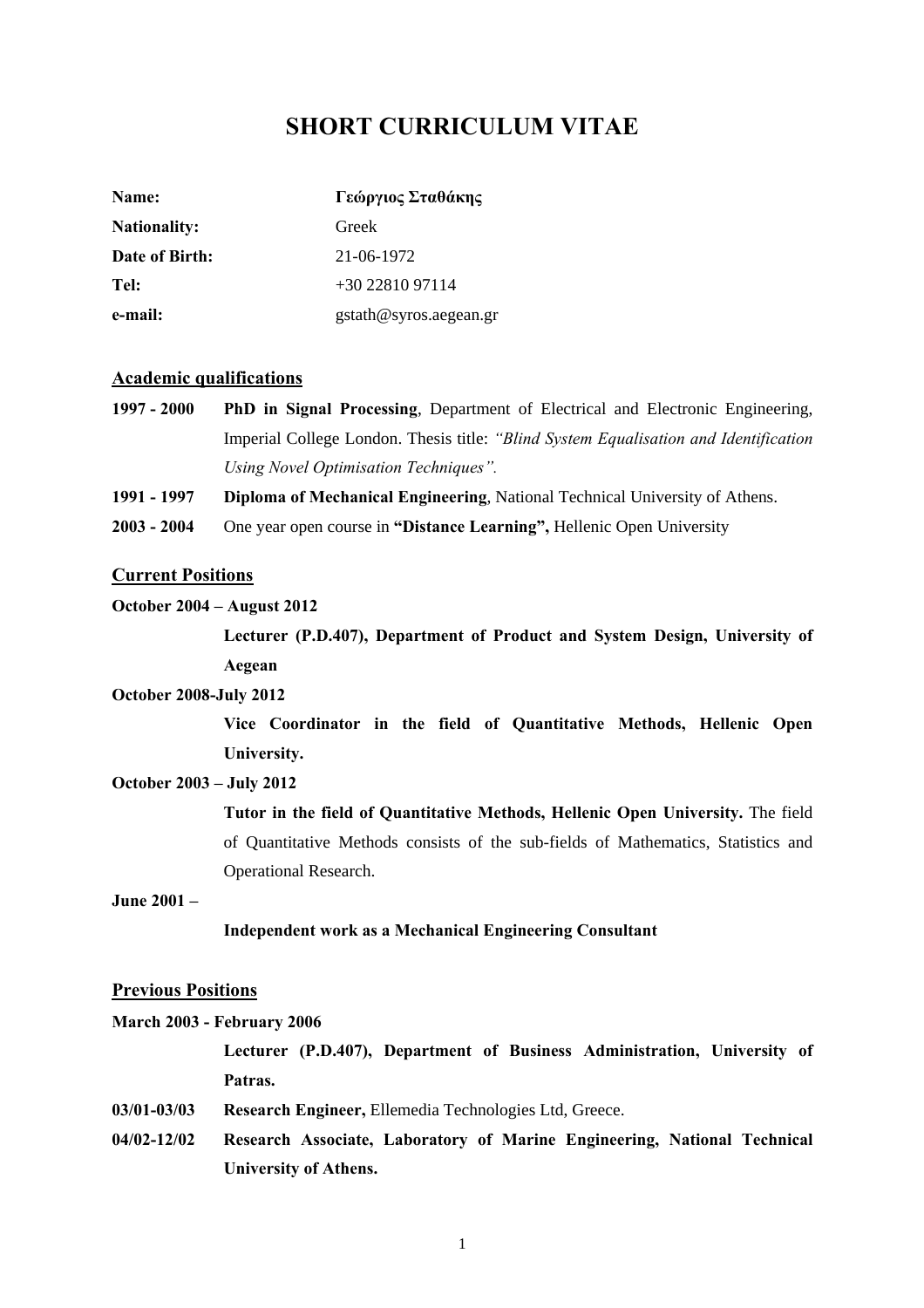**07/97 – 11/99 Research Associate, Department of Electrical and Electronic Engineering, Imperial College London**.

## **Taught Courses**

## **Undergraduate**

- *Operational Research/Management*, **Department of Product and System Design (DPSD)**, University of Aegean (2004-to date).
- *Project Management*, DPSD, University of Aegean (academic years 2004-2009).
- *Design of Industrial Systems*, DPSD, University of Aegean (2004-to date).
- *Strategic Planning*, DPSD, University of Aegean (2004-2007).
- *Production Design*, DPSD, University of Aegean (2009-2012).
- *Design Management*, DPSD, University of Aegean (2007-to date).
- *Introduction to Marketing and Marketing Models*, DPSD, University of Aegean (2005-2006).
- *Introduction to Marketing*, DPSD, University of Aegean (2009-to date).
- *Vehicle Design*, DPSD, University of Aegean (2004-2005, 2006-2009).
- *Production Management Ι*, Department of Business Administration, University of Patras (2002-2005).
- *Production Management ΙΙ*, Department of Business Administration, University of Patras (2003-2006).

## **Postgraduate**

• *Design Management*, DPSD, University of Aegean, (2004-2006, 2007-2010).

## **Student Supervision**

## **Undergraduate final semester projects**

- Batzios Panagiotis, *Low height tracker system design for photovoltaic system,* DPSD, University of Aegean, February 2011.
- Zisimopoulou Irene-Theano, *Reduction of marine exhaust emission through optimized fleet management,* DPSD, University of Aegean, October 2011.
- Anastasiadou Stiliani, *Optimization Algorithms for production planning,* DPSD, University of Aegean, October 2011.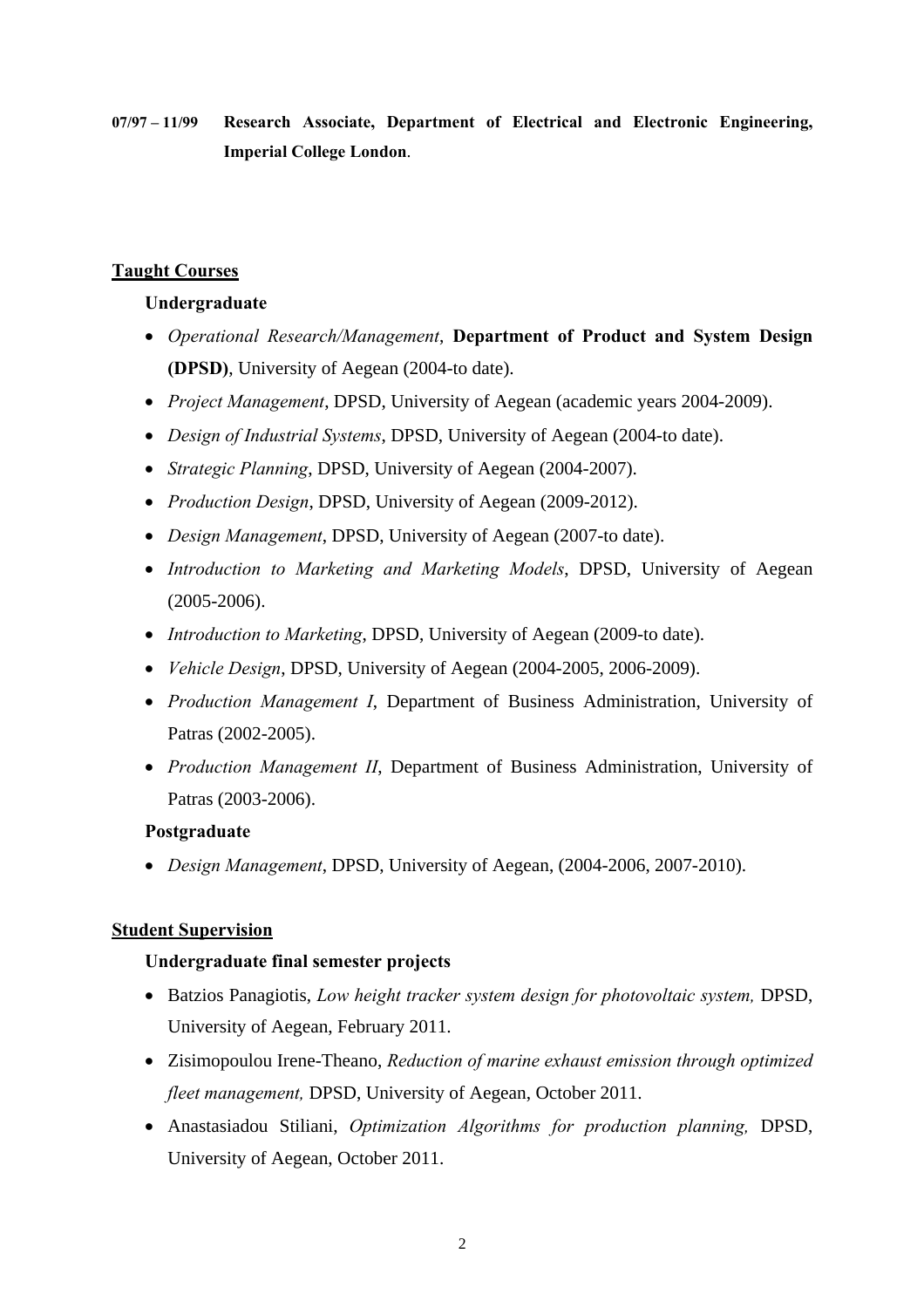- Ntemiri Elisavet, *Performance criteria for production planning algorithms,* DPSD, University of Aegean, October 2008.
- Goutzamanis Konstantinos, *Photovoltaic systems penetration in Greece. Comparison of photovoltaic systems with other renewable energy systems,* DPSD, University of Aegean, June 2008.
- Anifantaki Aspasia, *Design and management of quality control departments for chemical industry,* University of Aegean, May 2007.
- Makropoulou Maria, *Job re-design. Case study at "Johnson & Johnson Hellas",*  DPSD, University of Aegean, October 2006.
- Kapnoulas Georgios, *Stock management methods,* Department of Business Administration, University of Patras, June 2004.
- Chantzopoulou Sofia, *Industrial Production Triggering*, Department of Business Administration, University of Patras, June 2004.

## **Postgraduate final semester projects**

• Crisochoidis Miltiadis, *Human based design of Car Adaptive Cruise Control and Collision Avoidance Systems,* DPSD, University of Aegean, February 2011.

## **Publications**

- 1. G. Stathakis, G. Kaissarlis, *"A novel optimization approach to tolerance design for mechanical components"*, International Journal of Computer Applications in Technology (submitted).
- 2. Georgios Stathakis, Anthony Constantinides, Tania Stathaki, "Blind signal recovery using a novel system identification approach", *DSP2002*, July 2002, Santorini, Greece.
- 3. Georgios Stathakis, Tania Stathaki, *"Two dimensional Volterra signal modelling using a zero tolerance optimisation formulation"*, *Proc. of the Euroimage 2001*, June 2001, Greece.
- 4. Georgios Stathakis, Tania Stathaki**,** *"Two dimensional Volterra parameter estimation using a zero tolerance optimisation formulation"*, *Proc. of the 2000 International Conference on Image Processing*, September 10-13, Vancouver, BC, Canada.
- 5. Georgios Stathakis, Tania Stathaki, Anthony Constantinides, *"Volterra parameter estimation using a novel zero tolerance optimisation formulation"*, *Proc. of EUSIPCO 2000, European Conference on Signal Processing*, 5-8 Sept. 2000, Tampere, Finland.
- 6. Tania Stathaki, Anthony Constantinides, Georgios Stathakis, *"Minimum phase FIR filter design from linear phase systems using root moments"*, *Proc. of the IEEE ICASSP* 98, Seattle, USA.

## **Languages**

• Greek